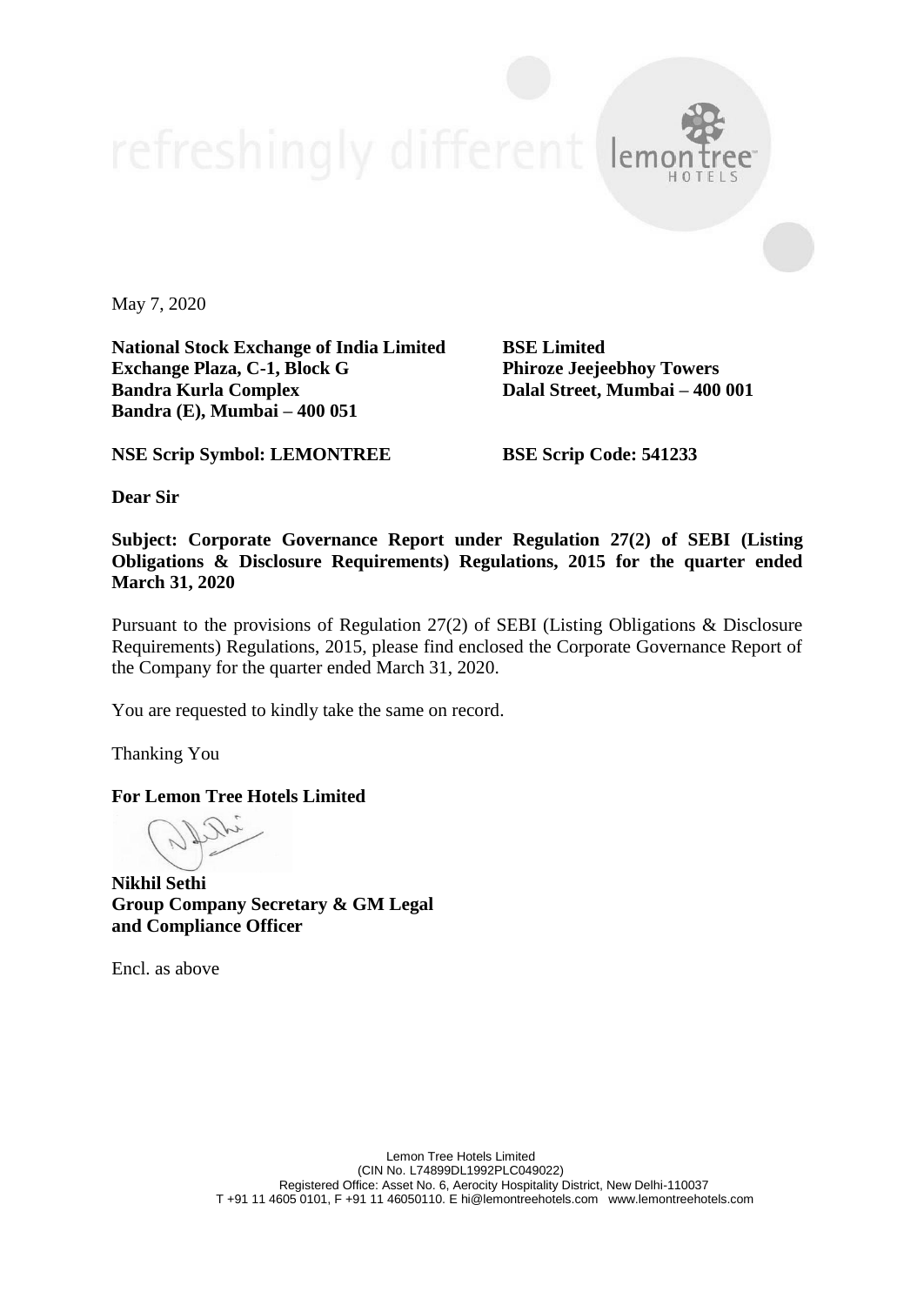#### **ANNEXUREI**

#### 1. Name of Listed Entity **Lemon Tree Hotels Limited**

2. Quarter ending **March 31, 2020**

## **i. Composition Of Board Of Director**

| Titl                        | Name of         | $\rm{DIN}$ | Category(                  | Sub  | <b>Initial Date</b>     | Date of     | Date of | Tenure          | Date of Birth | Whether   | Date of              | No. of         | No of          | No of            | No of post               | Membershi   | Remar          |
|-----------------------------|-----------------|------------|----------------------------|------|-------------------------|-------------|---------|-----------------|---------------|-----------|----------------------|----------------|----------------|------------------|--------------------------|-------------|----------------|
| e                           | the             |            | Chairpers                  | Cate | of                      | Appointment | cessati |                 |               | special   | passing              | Director       | Independent    | $\mbox{members}$ | of                       | p in        | $\mathbf{k}$ s |
| (Mr)                        | Director        |            | on                         | gory | Appointment             |             | on      |                 |               | resolutio | special              | ship in        | Directorship   | hips in          | Chairperson              | Committees  |                |
| $\mathcal{M}_{\mathcal{N}}$ |                 |            | /Executive/                |      |                         |             |         |                 |               |           | n passed? resolution | listed         | in listed      | Audit/           | in                       | of the      |                |
| s)                          |                 |            | Non-                       |      |                         |             |         |                 |               |           |                      | entities       | entities       | Stakeholder      | Audit/Stake              | Company     |                |
|                             |                 |            | Executive/                 |      |                         |             |         |                 |               |           |                      | includin       | including      | Committee        | holder                   |             |                |
|                             |                 |            | Independen                 |      |                         |             |         |                 |               |           |                      | g this         | this listed    | (s)              | Committee                |             |                |
|                             |                 |            | t/                         |      |                         |             |         |                 |               |           |                      | listed         | entity         | including        | held in                  |             |                |
|                             |                 |            | Nominee)                   |      |                         |             |         |                 |               |           |                      | entity         |                | this listed      | listed                   |             |                |
|                             |                 |            |                            |      |                         |             |         |                 |               |           |                      |                |                | entity           | entities                 |             |                |
|                             |                 |            |                            |      |                         |             |         |                 |               |           |                      |                |                |                  | including                |             |                |
|                             |                 |            |                            |      |                         |             |         |                 |               |           |                      |                |                |                  | this listed              |             |                |
| Mr.                         | Patanjali       | 00002974   | C & ED                     |      | MD 07-Oct-2002          | 01-Apr-2018 |         |                 | 09-Feb-1959   | NA        |                      |                | $\overline{0}$ | $\overline{1}$   | entity<br>$\overline{0}$ | SC, RC, NRC |                |
|                             | Govind          |            |                            |      |                         |             |         |                 |               |           |                      |                |                |                  |                          |             |                |
|                             | Keswani         |            |                            |      |                         |             |         |                 |               |           |                      |                |                |                  |                          |             |                |
| Mr.                         | Rattan          | 05317766   | $\mathop{\rm ED}\nolimits$ |      | MD 12-Dec-2012          | 01-Jan-2020 |         |                 | 12-Feb-1961   | NA        |                      | 1              | $\overline{0}$ | $\overline{1}$   | $\overline{0}$           | SC, RC      |                |
|                             | Keswani         |            |                            |      |                         |             |         |                 |               |           |                      |                |                |                  |                          |             |                |
| Mr.                         | Aditya          | 07208901   | <b>NED</b>                 |      | 17-Jun-2015             | 17-Jun-2015 |         |                 | 07-May-1991   | NA        |                      |                | $\mathbf{0}$   | $\overline{0}$   | $\mathbf{0}$             |             |                |
|                             | Madhav          |            |                            |      |                         |             |         |                 |               |           |                      |                |                |                  |                          |             |                |
|                             | Keswani         |            |                            |      |                         |             |         |                 |               |           |                      |                |                |                  |                          |             |                |
| Mr.                         | Ravi Kant       | 00003668   | <b>NED</b>                 |      | 23-Dec-2003             | 23-Dec-2003 |         |                 | 28-Nov-1954   | NA        |                      | $\overline{2}$ | $\Omega$       | $\overline{0}$   | $\overline{0}$           |             |                |
|                             | Jaipuria        |            |                            |      |                         |             |         |                 |               |           |                      |                |                |                  |                          |             |                |
| Mr.                         | Anish           | 00322784   | <b>NED</b>                 |      | 13-Aug-2018             | 13-Aug-2018 |         |                 | 30-Oct-1977   | NA        |                      |                | $\mathbf{0}$   |                  | $\mathbf{0}$             |             |                |
|                             | Kumar           |            |                            |      |                         |             |         |                 |               |           |                      |                |                |                  |                          |             |                |
| Mr.                         | Saraf<br>Willem | 07902239   | <b>NED</b>                 |      |                         |             |         |                 | 06-Nov-1968   | NA        |                      |                | $\overline{0}$ | $\overline{0}$   | $\overline{0}$           |             | He is a        |
|                             | Albertus        |            |                            |      | 09-Aug-2017 09-Aug-2017 |             |         |                 |               |           |                      | 1              |                |                  |                          |             | foreign        |
|                             | Hazeleger       |            |                            |      |                         |             |         |                 |               |           |                      |                |                |                  |                          |             | director       |
| Mrs.                        | Freyan          | 00965073   | $\overline{D}$             |      | 15-Jun-2017             | 15-Jun-2017 |         | $\overline{33}$ | 23-Dec-1961   | <b>NA</b> |                      |                |                | $\overline{1}$   |                          | SC, NRC     |                |
|                             | Jamshed         |            |                            |      |                         |             |         |                 |               |           |                      |                |                |                  |                          |             |                |
|                             | Desai           |            |                            |      |                         |             |         |                 |               |           |                      |                |                |                  |                          |             |                |
| Mr.                         | Paramartha      | 07145770   | ID                         |      | 15-Jun-2017             | 15-Jun-2017 |         | 33              | 15-Mar-1962   | NA        |                      | $\mathbf{2}$   | 2              | $\overline{4}$   | $\mathbf{0}$             | AC, SC,     |                |
|                             | Saikia          |            |                            |      |                         |             |         |                 |               |           |                      |                |                |                  |                          | ${\rm NRC}$ |                |
| Mr.                         | Pradeep         | 05198770   | ID                         |      | 05-Dec-2017             | 05-Dec-2017 |         | 27              | 14-Sep-1957   | NA        |                      | $\overline{2}$ | 2              | $\overline{4}$   | 2                        | AC, NRC     |                |
|                             | Mathur          |            |                            |      |                         |             |         |                 |               |           |                      |                |                |                  |                          |             |                |
| Mr.                         | Arvind          | 00934017   | $\overline{D}$             |      | 15-Jun-2017             | 15-Jun-2017 |         | 33              | 28-May-1964   | NA        |                      | $\overline{2}$ |                | -1               | $\overline{0}$           |             |                |
|                             | Singhania       |            |                            |      |                         |             |         |                 |               |           |                      |                |                |                  |                          |             |                |
| Mr.                         | Ashish          | 00004364   | $\overline{D}$             |      | 15-Jun-2017             | 15-Jun-2017 |         | 33              | 18-Nov-1956   | NA        |                      | $\overline{c}$ | $\overline{c}$ | 3                | 1                        | AC          |                |
|                             | Kumar           |            |                            |      |                         |             |         |                 |               |           |                      |                |                |                  |                          |             |                |
|                             | Guha            |            |                            |      |                         |             |         |                 |               |           |                      |                |                |                  |                          |             |                |
| Mr.                         | Arindam         | 01570746   | ID                         |      | 11-Apr-2019             | 11-Apr-2019 |         | 12              | 04-Mar-1962   | NA        |                      |                |                | 2                | $\overline{0}$           | AC          |                |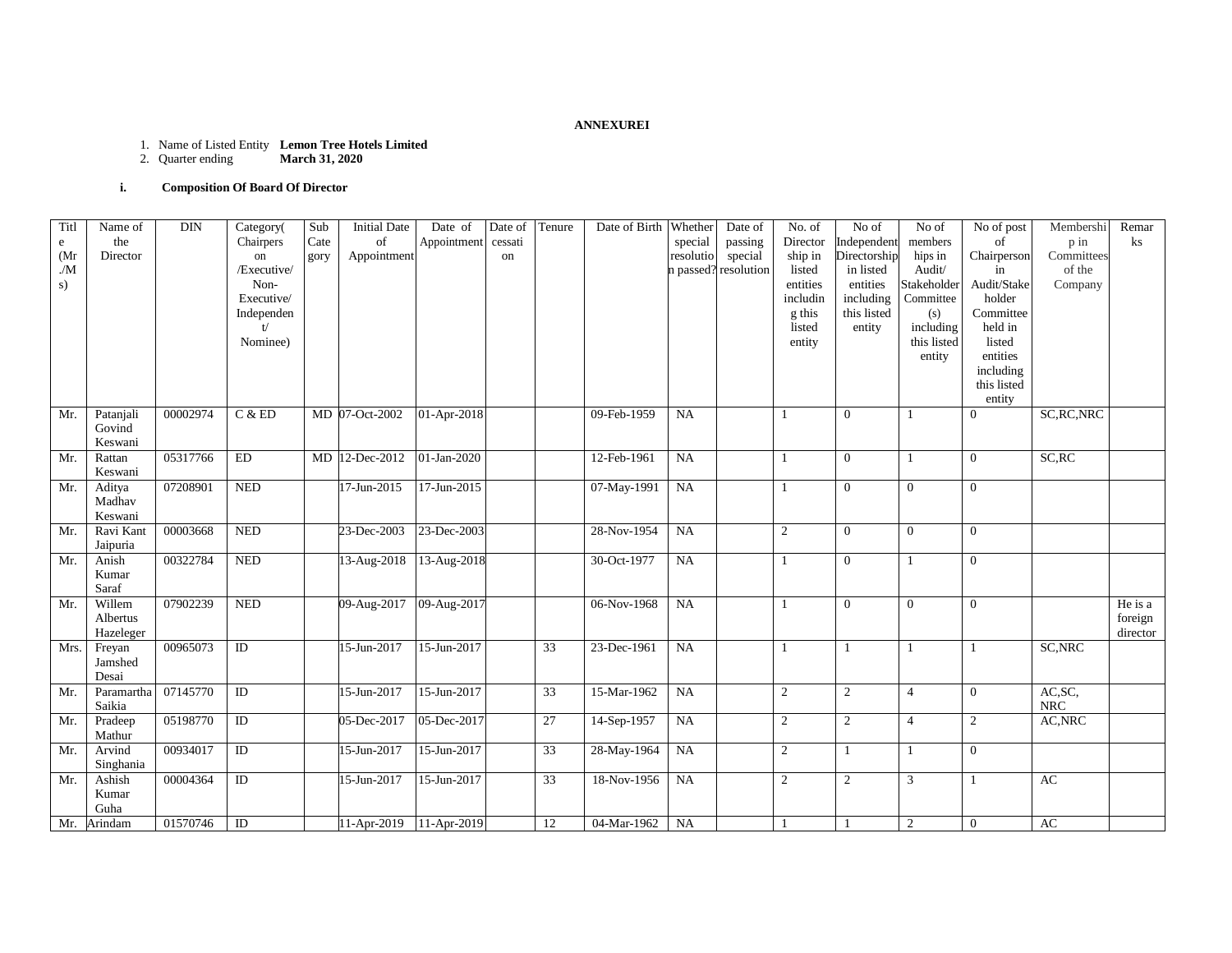| Kumar                                                                                                                |  |  |  |     |  |  |  |  |  |  |  |  |  |  |
|----------------------------------------------------------------------------------------------------------------------|--|--|--|-----|--|--|--|--|--|--|--|--|--|--|
| Bhattacharya                                                                                                         |  |  |  |     |  |  |  |  |  |  |  |  |  |  |
|                                                                                                                      |  |  |  |     |  |  |  |  |  |  |  |  |  |  |
| Mr. Patanjali Govind Keswani is the Chairman and Managing Director of the Company<br>Company Remarks                 |  |  |  |     |  |  |  |  |  |  |  |  |  |  |
|                                                                                                                      |  |  |  |     |  |  |  |  |  |  |  |  |  |  |
| Mr. Rattan Keswani has been re-appointed as Deputy Managing Director w.e.f 1st January, 2020 for a period of 3 years |  |  |  |     |  |  |  |  |  |  |  |  |  |  |
| Whether Permanent chairperson appointed                                                                              |  |  |  | Yes |  |  |  |  |  |  |  |  |  |  |
| Whether Chairperson is related to MD or                                                                              |  |  |  | Yes |  |  |  |  |  |  |  |  |  |  |
| <b>CEO</b>                                                                                                           |  |  |  |     |  |  |  |  |  |  |  |  |  |  |

## **ii. Composition of Committees**

### **a. Audit Committee**

| Sr. No. | Name of the Director       | Category | Chairperson/Membership | <b>Appointment Date</b> | Cessation Date |
|---------|----------------------------|----------|------------------------|-------------------------|----------------|
|         | Pradeen Mathur             | ID       | Chairperson            | 09-Aug-2018             |                |
|         | Paramartha Saikia          | ID       | Member                 | 11-Apr-2019             |                |
|         | Ashish Kumar Guha          |          | Member                 | 15-Jun-2017             |                |
|         | Arindam Kumar Bhattacharva | ID       | Member                 | 13-Feb-2020             |                |

|         | <b>Company Remarks</b>                         |          |                        |                         |                       |  |  |
|---------|------------------------------------------------|----------|------------------------|-------------------------|-----------------------|--|--|
|         | Whether Permanent chairperson appointed<br>Yes |          |                        |                         |                       |  |  |
| b.      | <b>Stakeholders Relationship Committee</b>     |          |                        |                         |                       |  |  |
| Sr. No. | Name of the Director                           | Category | Chairperson/Membership | <b>Appointment Date</b> | <b>Cessation Date</b> |  |  |
|         | Frevan Jamshed Desai                           | ID       | Chairperson            | 15-Jun-2017             |                       |  |  |
|         | Pataniali Govind Keswani                       | C & E D  | Member                 | 15-Jun-2017             |                       |  |  |
|         | Rattan Keswani                                 | ED       | Member                 | 15-Jun-2017             |                       |  |  |
|         | Paramartha Saikia                              | ID       | Member                 | 11-Apr-2019             |                       |  |  |

| * Remark.<br>$\mathcal{L}$ ompany                                          |                       |
|----------------------------------------------------------------------------|-----------------------|
| <b>XX71</b><br>rmanent<br>appointed<br>٧h<br>:the<br>chairperson<br>.<br>. | $V \alpha c$<br>1 U.S |

### **c. Risk Management Committee**

| Sr. No. | Name of the Director     | $\angle$ ategory | Chairperson/Membership | Appointment Date | Cessation Date |
|---------|--------------------------|------------------|------------------------|------------------|----------------|
|         | Pataniali Govind Keswani | C & ED           | Chairperson            | 29-May-2019      |                |
|         | Rattan Keswani           | ED               | Member                 | 29-May-2019      |                |
|         | Vikramjit Singh          | Member           | Member                 | 29-May-2019      |                |

| _ompar<br><b>Remarks</b>                                                          |                |
|-----------------------------------------------------------------------------------|----------------|
| X X/L<br>. appointed<br>Permanen<br>.iether<br><sup>+</sup> chairperson<br>.<br>. | $V_{AC}$<br>エレ |

## **d. Nomination and Remuneration Committee**

| Sr. No. | Name of the Director     | Category | Chairperson/Membership | <i>Appointment Date</i> | <b>Cessation Date</b> |
|---------|--------------------------|----------|------------------------|-------------------------|-----------------------|
|         | Paramartha Saikia        | ID       | Chairperson            | 09-Aug-2018             |                       |
|         | Pradeen Mathur           |          | Member                 | $05$ -Dec-2017          |                       |
|         | Pataniali Govind Keswani | C & E D  | Member                 | 18-Sep-2014             |                       |
|         | Frevan Jamshed Desai     | ID       | Member                 | l 1-Apr-2019            |                       |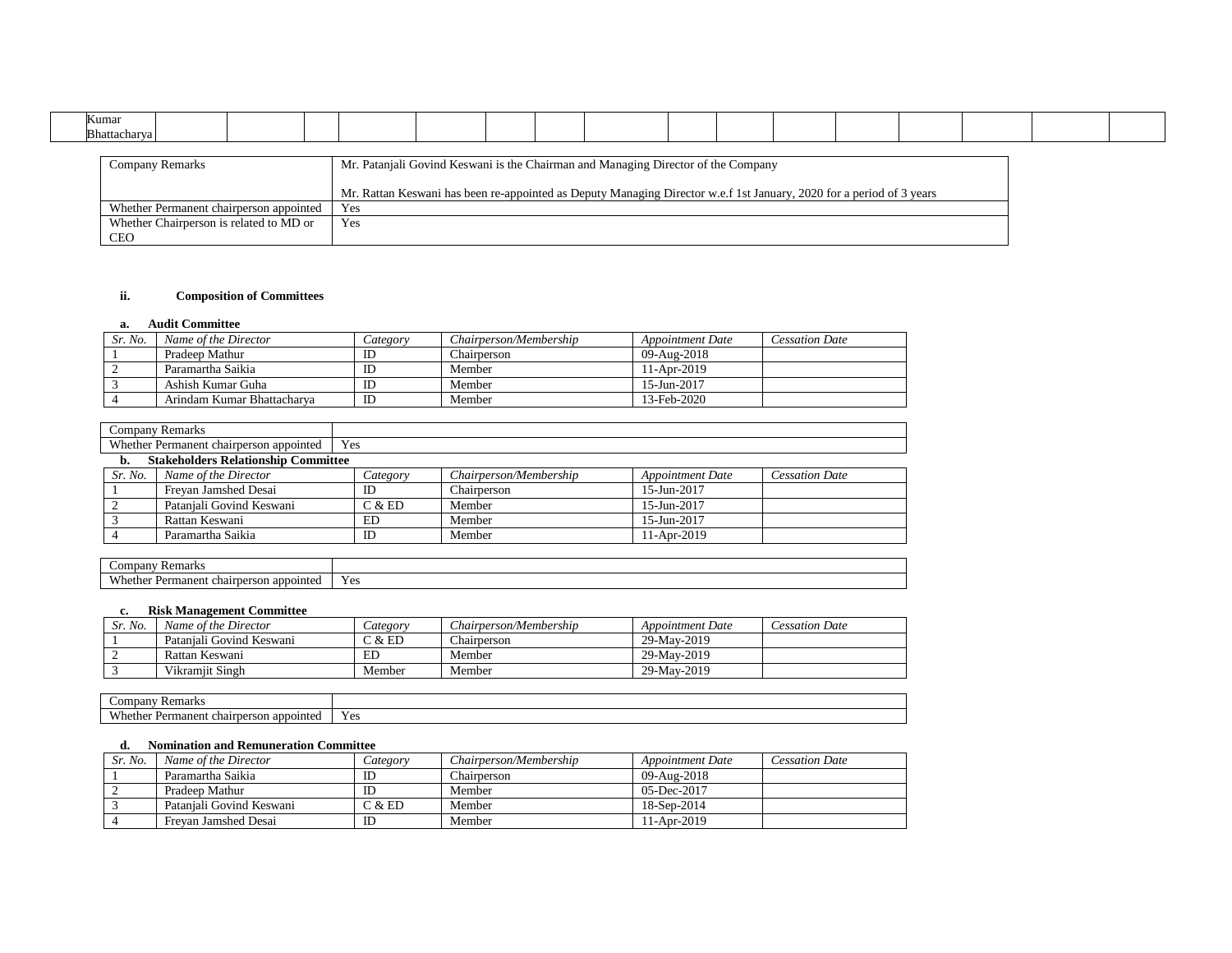| $_{\rm comr}$<br>$\sim$ and<br>pan<br>∵ emars                     |     |
|-------------------------------------------------------------------|-----|
| N/h<br>manent<br>appointe<br>$\sqrt{2}$<br>rhe.<br>'son<br>аh<br> | Yes |

## iii. **Meeting of Board of Directors**

| $Date(s)$ of Meeting (if<br>any) in the previous<br>quarter | $Date(s)$ of Meeting (if<br>any) in the relevant<br>quarter | Whether requirement<br>of Ouorum met | <b>Number of Directors</b><br>present | <b>Number of Independent Directors</b><br>present |
|-------------------------------------------------------------|-------------------------------------------------------------|--------------------------------------|---------------------------------------|---------------------------------------------------|
| 13-Nov-2019                                                 | 3-Feb-2020                                                  | Yes                                  |                                       |                                                   |

| `omnany<br>Remarks<br>Compai                |          |
|---------------------------------------------|----------|
| Maximum gap<br>between any two<br>$\circ$   | $\Omega$ |
| n number of davs<br>(1n<br>ecutive<br>conse |          |

## iv. **Meeting of Committees**

| <b>Name of the Committee</b> | $Date(s)$ of meeting<br>during of the<br>committee in the<br>previous quarter | $Date(s)$ of meeting of<br>the committee in the<br>relevant quarter | Whether<br>requirement of<br><b>Ouorum</b> met<br>(Yes/No) | Number of<br><b>Directors</b><br>present | Number of<br>independent directors<br>present |
|------------------------------|-------------------------------------------------------------------------------|---------------------------------------------------------------------|------------------------------------------------------------|------------------------------------------|-----------------------------------------------|
| <b>Audit Committee</b>       | 13-Nov-2019                                                                   |                                                                     | Yes                                                        |                                          |                                               |
| <b>Audit Committee</b>       |                                                                               | 13-Feb-2020                                                         | Yes                                                        |                                          |                                               |
| Risk Management              |                                                                               | 25-Feb-2020                                                         | Yes                                                        |                                          |                                               |
| Committee                    |                                                                               |                                                                     |                                                            |                                          |                                               |

| Company Remarks                           |   |
|-------------------------------------------|---|
| Maximum gap between any two               | Q |
| consecutive (in number of days) [Only for |   |
| Audit Committee]                          |   |

# v. **Related Party Transactions**

| <b>Subject</b>                                                             | Compliance        | Remark |
|----------------------------------------------------------------------------|-------------------|--------|
|                                                                            | status(Yes/No/NA) |        |
| Whether prior approval of audit committee obtained                         | Yes               |        |
| Whether shareholder approval obtained for material RPT                     | Not Applicable    |        |
| Whether details of RPT entered into pursuant to omnibus approval have been | Yes               |        |
| reviewed by Audit Committee                                                |                   |        |

| $\sim$ 1<br>f notes on related party<br>elosure of .    |
|---------------------------------------------------------|
| , and<br>notes of<br>transactions<br>closure<br>1 J1 St |
| material<br>related part<br>transactions                |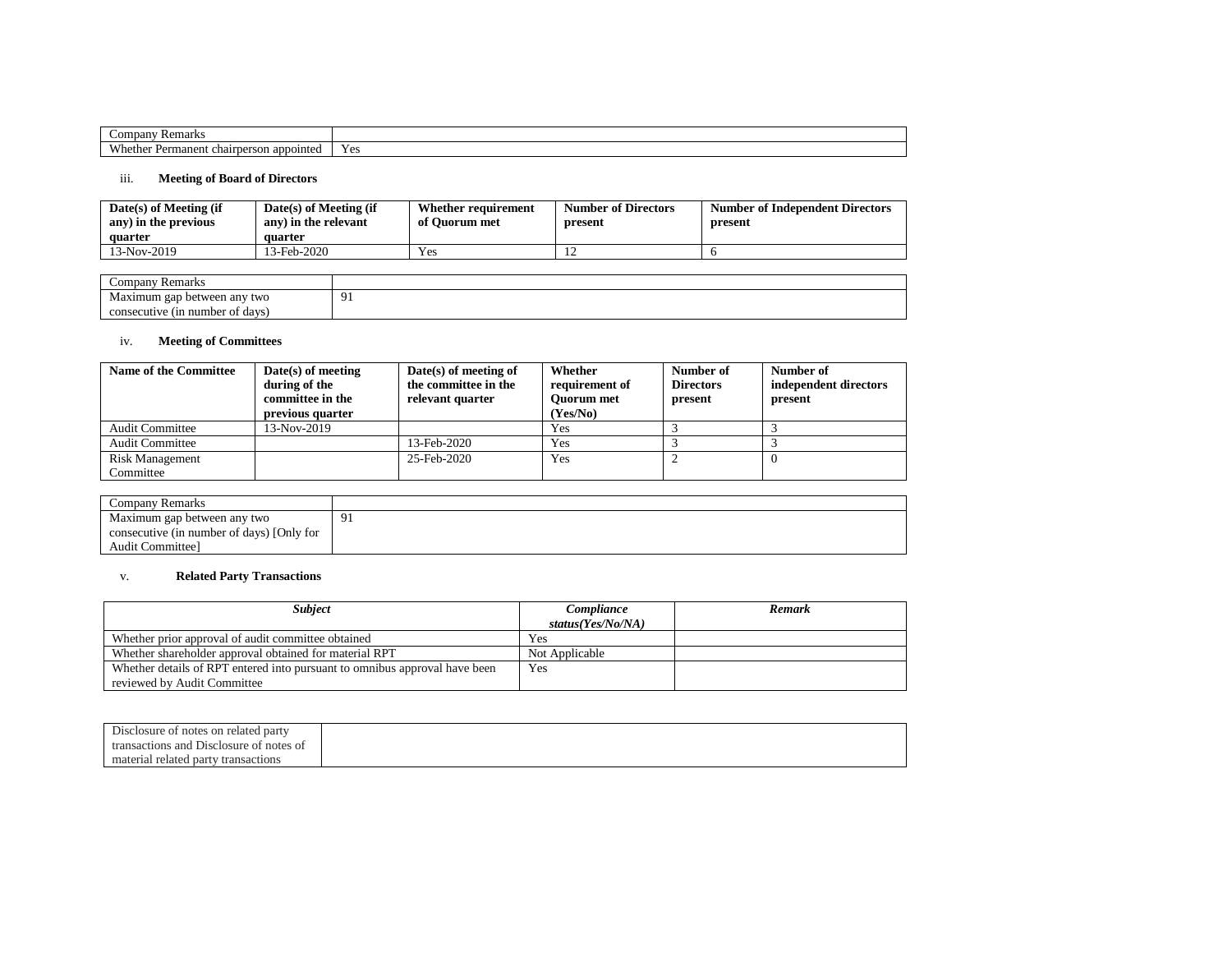### **VI. Affirmations**

- 1. The composition of Board of Directors is in terms of SEBI (Listing obligations and disclosure requirements) Regulations, 2015. **Yes**
- 2. The composition of the following committees is in terms of SEBI(Listing obligations and disclosure requirements)Regulations,2015
	- a. Audit Committee **Yes**
	- b. Nomination & remuneration committee **Yes**
	- c. Stakeholders relationship committee **Yes**
	- d. Risk management committee(applicable to the top 100 listed entities) **- Yes**
- 3. The committee members have been made aware of their powers, role and responsibilities as specified in SEBI (Listing obligations and disclosure requirements)Regulations, 2015. **- Yes**
- 4. The meetings of the board of directors and the above committees have been conducted in the manner as specified in SEBI(Listing obligations and disclosure requirements)Regulations,2015.**- Yes**
- 5. a. This report and/or the report submitted in the previous quarter has been placed before Board of Directors.**- Yes** b. Any comments/observations/advice of Board of Directors may be mentioned here:

**Name : Nikhil Sethi**

**Designation : Group Company Secretary & GM Legal**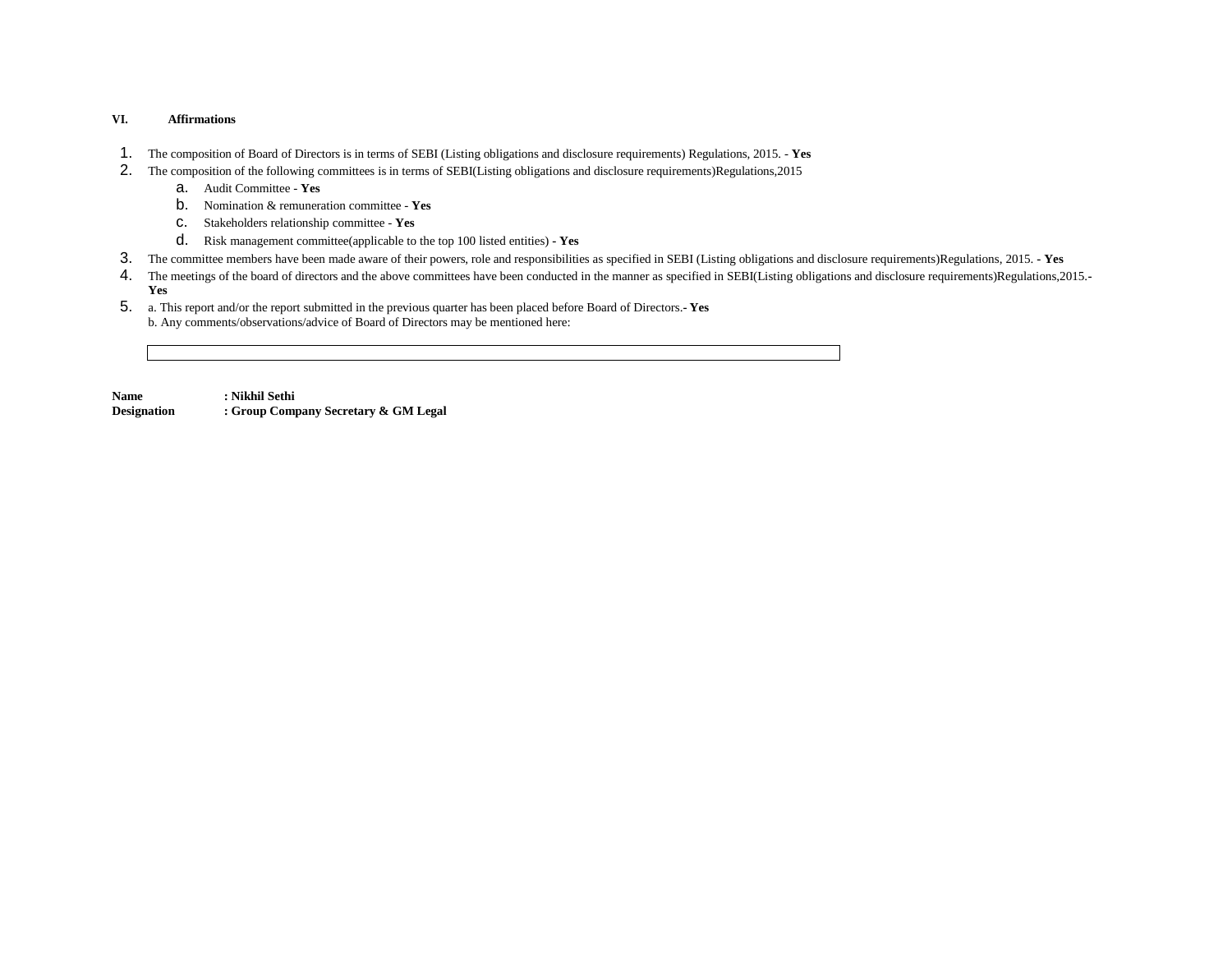## **ANNEXURE II**

| I.<br>Disclosure on website in terms of Listing Regulations                                                                                          |                                                 |                       |                                                |  |
|------------------------------------------------------------------------------------------------------------------------------------------------------|-------------------------------------------------|-----------------------|------------------------------------------------|--|
| <b>Item</b>                                                                                                                                          | Compliance<br>status <sub>(Yes/No/</sub><br>NA) | <b>Company Remark</b> | Website                                        |  |
| As per regulation 46(2) of the LODR:                                                                                                                 |                                                 |                       |                                                |  |
| Details of business                                                                                                                                  | Yes                                             |                       | https://www.lemontreehotels.com/about-us.aspx  |  |
| Terms and conditions of appointment of independent                                                                                                   | Yes                                             |                       | https://www.lemontreehotels.com/investors.aspx |  |
| Composition of various committees of board of directors                                                                                              | Yes                                             |                       | https://www.lemontreehotels.com/investors.aspx |  |
| Code of conduct of board of directors and senior<br>management personnel                                                                             | Yes                                             |                       | https://www.lemontreehotels.com/investors.aspx |  |
| Details of establishment of vigil mechanism/ Whistle BlowerYes<br>policy                                                                             |                                                 |                       | https://www.lemontreehotels.com/investors.aspx |  |
| Criteria of making payments to non-executive directors                                                                                               | Yes                                             |                       | https://www.lemontreehotels.com/investors.aspx |  |
| Policy on dealing with related party transactions                                                                                                    | Yes                                             |                       | https://www.lemontreehotels.com/investors.aspx |  |
| Policy for determining 'material' subsidiaries                                                                                                       | Yes                                             |                       | https://www.lemontreehotels.com/investors.aspx |  |
| Details of familiarization programs imparted to independent<br>directors                                                                             | Yes                                             |                       | https://www.lemontreehotels.com/investors.aspx |  |
| Email address for grievance redressal and other relevant<br>details entity who are responsible for assisting and handling Yes<br>investor grievances |                                                 |                       | https://www.lemontreehotels.com/investors.aspx |  |
| Contact information of the designated officials of the listed                                                                                        | Yes                                             |                       | https://www.lemontreehotels.com/investors.aspx |  |
| Financial results                                                                                                                                    | Yes                                             |                       | https://www.lemontreehotels.com/investors.aspx |  |
| Shareholding pattern                                                                                                                                 | Yes                                             |                       | https://www.lemontreehotels.com/investors.aspx |  |
| Details of agreements entered into with the media companies Not Applicable<br>and/or their associates                                                |                                                 |                       |                                                |  |
| Schedule of analyst or institutional investor meet and<br>presentations made by the listed entity to analysts or                                     | Yes                                             |                       | https://www.lemontreehotels.com/investors.aspx |  |
| New name and the old name of the listed entity                                                                                                       | Not Applicable                                  |                       |                                                |  |
| Advertisements as per regulation 47 (1)                                                                                                              | Yes                                             |                       | https://www.lemontreehotels.com/investors.aspx |  |
| Credit rating or revision in credit rating obtained by the<br>entity for all its outstanding instruments obtained                                    | Not Applicable                                  |                       |                                                |  |
| Separate audited financial statements of each subsidiary of<br>the listed entity in respect of a relevant financial year                             | Yes                                             |                       | https://www.lemontreehotels.com/investors.aspx |  |
| As per other regulations of the LODR:                                                                                                                |                                                 |                       |                                                |  |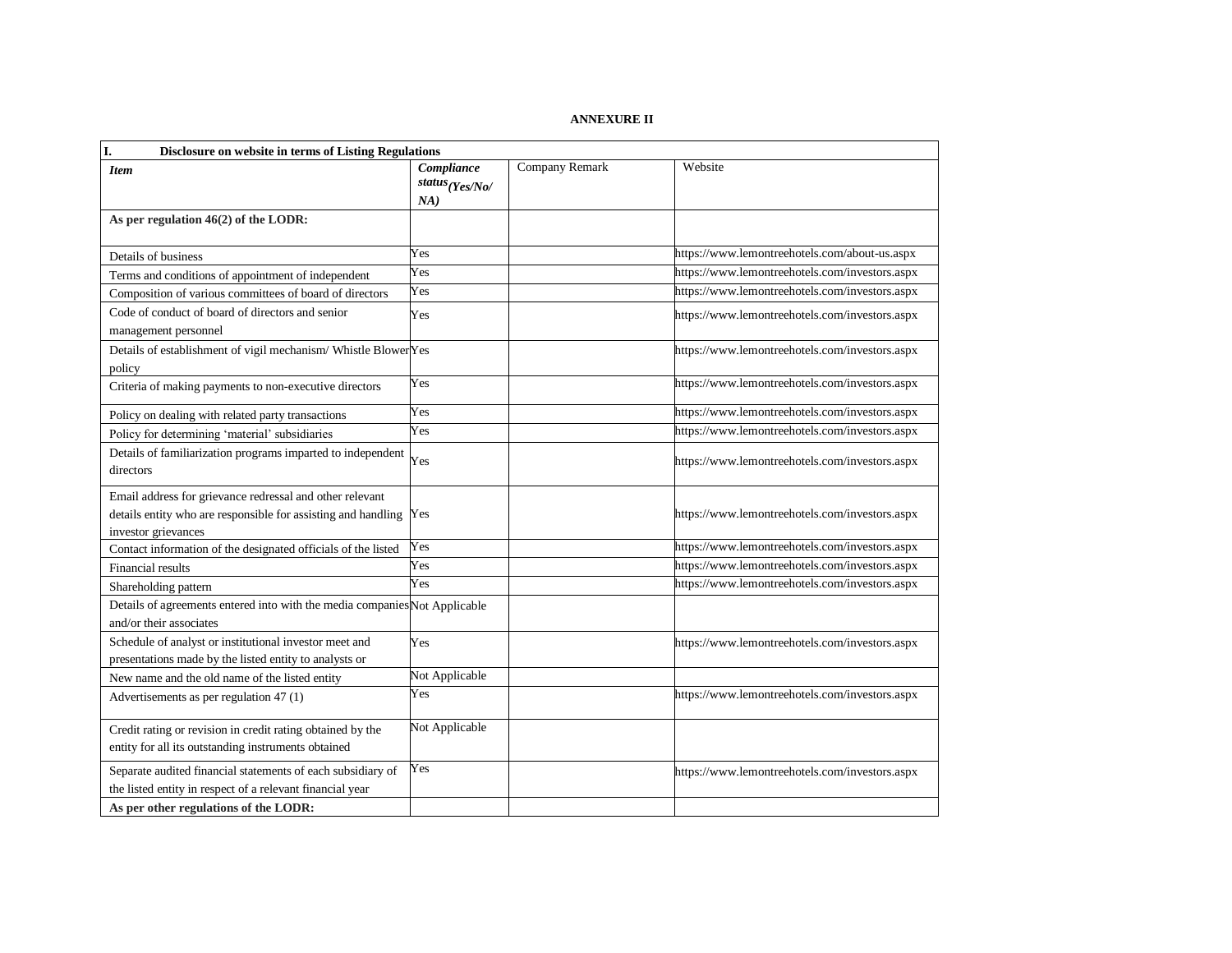| Whether company has provided information under separate                                                             |     |                                 |  |                                  | https://www.lemontreehotels.com/investors.aspx |
|---------------------------------------------------------------------------------------------------------------------|-----|---------------------------------|--|----------------------------------|------------------------------------------------|
| section on its website as per Regulation $46(2)$                                                                    | Yes |                                 |  |                                  |                                                |
|                                                                                                                     |     |                                 |  |                                  |                                                |
| Materiality Policy as per Regulation 30                                                                             | Yes |                                 |  |                                  | https://www.lemontreehotels.com/investors.aspx |
| Dividend Distribution policy as per Regulation 43A (as                                                              | Yes |                                 |  |                                  | https://www.lemontreehotels.com/investors.aspx |
| It is certified that these contents on the website of the listed                                                    | Yes |                                 |  |                                  | https://www.lemontreehotels.com/investors.aspx |
|                                                                                                                     |     |                                 |  |                                  |                                                |
| <b>Particulars</b>                                                                                                  |     | <b>RegulationNumber</b>         |  | Complia<br>ncestatus<br>(Yes/No/ | Company Remark                                 |
| Independent director(s)have been appointed in terms of<br>specified criteria of 'independence' and/or 'eligibility' |     | $16(1)(b)$ & 25(6)              |  | Yes                              |                                                |
| <b>Board</b> composition                                                                                            |     | $17(1), 17(1A) \& 17(1B)$       |  | Yes                              |                                                |
| Meeting of Board of directors                                                                                       |     | 17(2)                           |  | Yes                              |                                                |
| Quorum of Board meeting                                                                                             |     | 17(2A)                          |  | Yes                              |                                                |
| Review of Compliance Reports                                                                                        |     | 17(3)                           |  | Yes                              |                                                |
| Plans for orderly succession for appointments                                                                       |     | 17(4)                           |  | Yes                              |                                                |
| Code of Conduct                                                                                                     |     | 17(5)                           |  | Yes                              |                                                |
| Fees/compensation                                                                                                   |     | 17(6)                           |  | Yes                              |                                                |
| Minimum Information                                                                                                 |     | 17(7)                           |  | Yes                              |                                                |
| Compliance Certificate                                                                                              |     | 17(8)                           |  | Yes                              |                                                |
| Risk Assessment &Management                                                                                         |     | 17(9)                           |  | Yes                              |                                                |
| Performance Evaluation of Independent Directors                                                                     |     | 17(10)                          |  | Yes                              |                                                |
| Recommendation of Board                                                                                             |     | 17(11)                          |  | Yes                              |                                                |
| Maximum number of directorship                                                                                      |     | 17A                             |  | Yes                              |                                                |
| Composition of Audit Committee                                                                                      |     | 18(1)                           |  | Yes                              |                                                |
| Meeting of Audit Committee                                                                                          |     | 18(2)                           |  | Yes                              |                                                |
| Composition of nomination &remuneration committee                                                                   |     | $19(1)$ & (2)                   |  | Yes                              |                                                |
| Quorum of Nomination and Remuneration Committee<br>meeting                                                          |     | 19(2A)                          |  | Yes                              |                                                |
| Meeting of nomination & remuneration committee                                                                      |     | 19(3A)                          |  | Yes                              |                                                |
| Composition of Stakeholder Relationship Committee                                                                   |     | $20(1)$ , $20(2)$ and<br>20(2A) |  | Yes                              |                                                |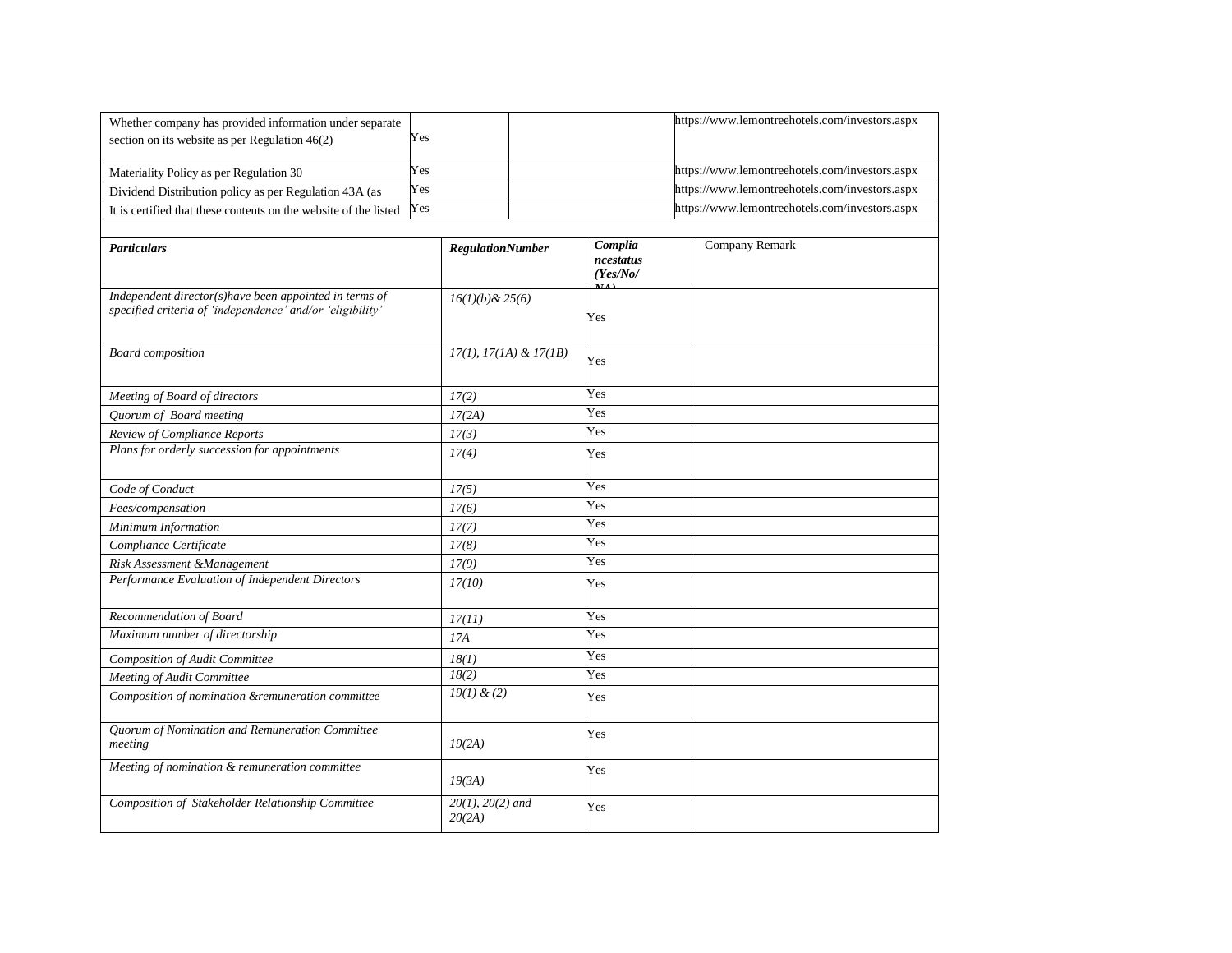| Meeting of stakeholder relationship committee                                                                           | 20(3A)                       | Yes            |  |
|-------------------------------------------------------------------------------------------------------------------------|------------------------------|----------------|--|
| Composition and role of risk management committee                                                                       | 21(1), (2), (3), (4)         | Yes            |  |
| Meeting of Risk Management Committee                                                                                    | 22                           | Yes            |  |
| Vigil Mechanism                                                                                                         | 22                           | Yes            |  |
| Policy for related party Transaction                                                                                    | 23(1), (1A), (5), (6), (7)   | Yes            |  |
| Prior or Omnibus approval of Audit Committee for all<br>related party transactions                                      | 23(2), (3)                   | Yes            |  |
| Approval for material related party transactions                                                                        | 23(4)                        | Yes            |  |
| Disclosure of related party transactions on consolidated<br>basis                                                       | 23(9)                        | Yes            |  |
| Composition of Board of Directors of unlisted material<br>Subsidiary                                                    | 24(1)                        | Yes            |  |
| Other Corporate Governance requirements with respect to<br>subsidiary of listed entity                                  | $24(2), (3), (4), (5)$ & (6) | Yes            |  |
| Annual Secretarial Compliance Report                                                                                    | 24(A)                        | Yes            |  |
| Alternate Director to Independent Director                                                                              | 25(1)                        | Not Applicable |  |
| <b>Maximum Tenure</b>                                                                                                   | 25(2)                        | Yes            |  |
| Meeting of independent directors                                                                                        | $25(3)$ & (4)                | Yes            |  |
| Familiarization of independent directors                                                                                | 25(7)                        | Yes            |  |
| <b>Declaration from Independent Director</b>                                                                            | $25(8)$ & (9)                | Yes            |  |
| D & O Insurance for Independent Directors                                                                               | 25(10)                       | Yes            |  |
| Memberships in Committees                                                                                               | 26(1)                        | Yes            |  |
| Affirmation with compliance to code of conduct from<br>members of Board of Directors and Senior management<br>personnel | 26(3)                        | Yes            |  |
| Disclosure of Shareholding by Non- Executive Directors                                                                  | 26(4)                        | Yes            |  |
| Policy with respect to Obligations of directors and senior<br>management                                                | $26(2)$ & $26(5)$            | Yes            |  |
| <b>Other Information</b>                                                                                                |                              |                |  |